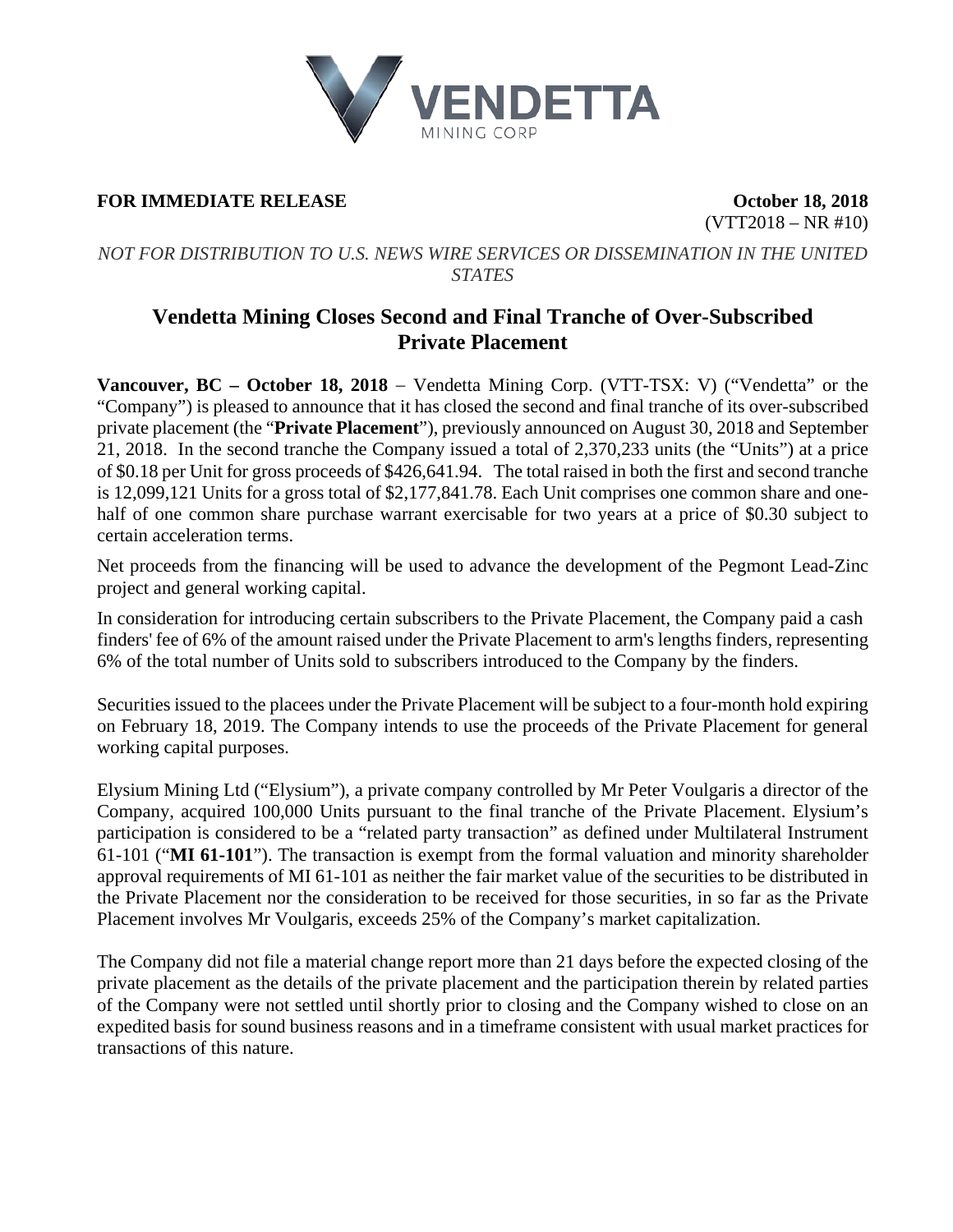

## **About Pegmont**

Pegmont is a stratiform, Broken Hill-Type deposit that outcrops with an overall shallow dip to the south east and is hosted in a magnetite-rich banded iron formation within high grade metamorphic rocks. The project consists of three granted mining leases and one exploration permit that cover an area of approximately 8,290 ha.

Pegmont is situated in the Mount Isa – McArthur Mineral Province, which hosts one of the world's richest endowments of lead-zinc-silver mineralization, including several world-class lead-zinc-silver mines.

Pegmont is located 25 km west of South 32's Cannington silver-lead-zinc operation, one of the world's largest producers of lead and silver and 28 km north of Chinova Resources' Osborne copper-gold operations. Pegmont is proximal to existing infrastructure including public roads, mine haul roads, rail, and a natural gas pipe line for power generation.

The Company is progressing a Preliminary Economic Assessment ("PEA") of the Pegmont Project, which is contemplating a stand-alone operation, processing ore at a rate of 1 Mtpa, producing separate lead and zinc concentrates. The basis of the PEA is the updated Mineral Resource Estimate, with an effective date of July 31, 2018, see below.

| <b>Classification</b> | <b>Material type</b> | <b>Tonnes</b> | Pb     | Zn     | Ag    |
|-----------------------|----------------------|---------------|--------|--------|-------|
|                       |                      | (kt)          | $(\%)$ | $(\%)$ | (g/t) |
| <b>Indicated</b>      | Transition           | 1,111         | 4.9    | 2.3    | 8     |
|                       | Sulphide             | 4,647         | 6.9    | 2.6    | 12    |
|                       | <b>Total</b>         | 5,758         | 6.5    | 2.6    | 11    |
| <b>Inferred</b>       | Transition           | 1,829         | 5.2    | 2.0    |       |
|                       | Sulphide             | 6,447         | 5.1    | 3.1    | 9     |
|                       | <b>Total</b>         | 8,277         | 5.1    | 2.8    | 8     |

### **July 2018 Mineral Resource Estimate (see notes for details)**

Notes on the above table:

- 1. CIM Definition Standards (2014) were used to report the Mineral Resources.
- 2. The Mineral Resource update has been prepared by independent qualified persons ("QPs") J.M. Shannon P.Geo, D Nussipakynova P.Geo, M. Angus MAIG, P. Lebleu P.Eng, of AMC and A Riles MAIG, of Riles Integrated Resource Management Pty Ltd., and has an effective date of July 31, 2018.
- 3. Mineral Resources are not Mineral Reserves and do not have demonstrated economic viability. There is no certainty that all or any part of mineral resources will be converted to mineral reserves. Quantity and grades are estimates and are rounded to reflect the fact that the resource estimate is an approximation.
- 4. Using drilling results up to April 15, 2018.
- 5. Cut-off grade applied to the open pit Mineral Resources is 3% Pb+Zn and that applied to the underground is 5% Pb+Zn.
- 6. Based on the following metal prices: US\$0.95/lb for Pb, US\$1.05/lb for Zn, and US\$16.5/oz for silver.
- 7. Exchange rate of US\$0.75 : A\$1.00
- 8. Metallurgical recoveries vary by zone and material type as follows: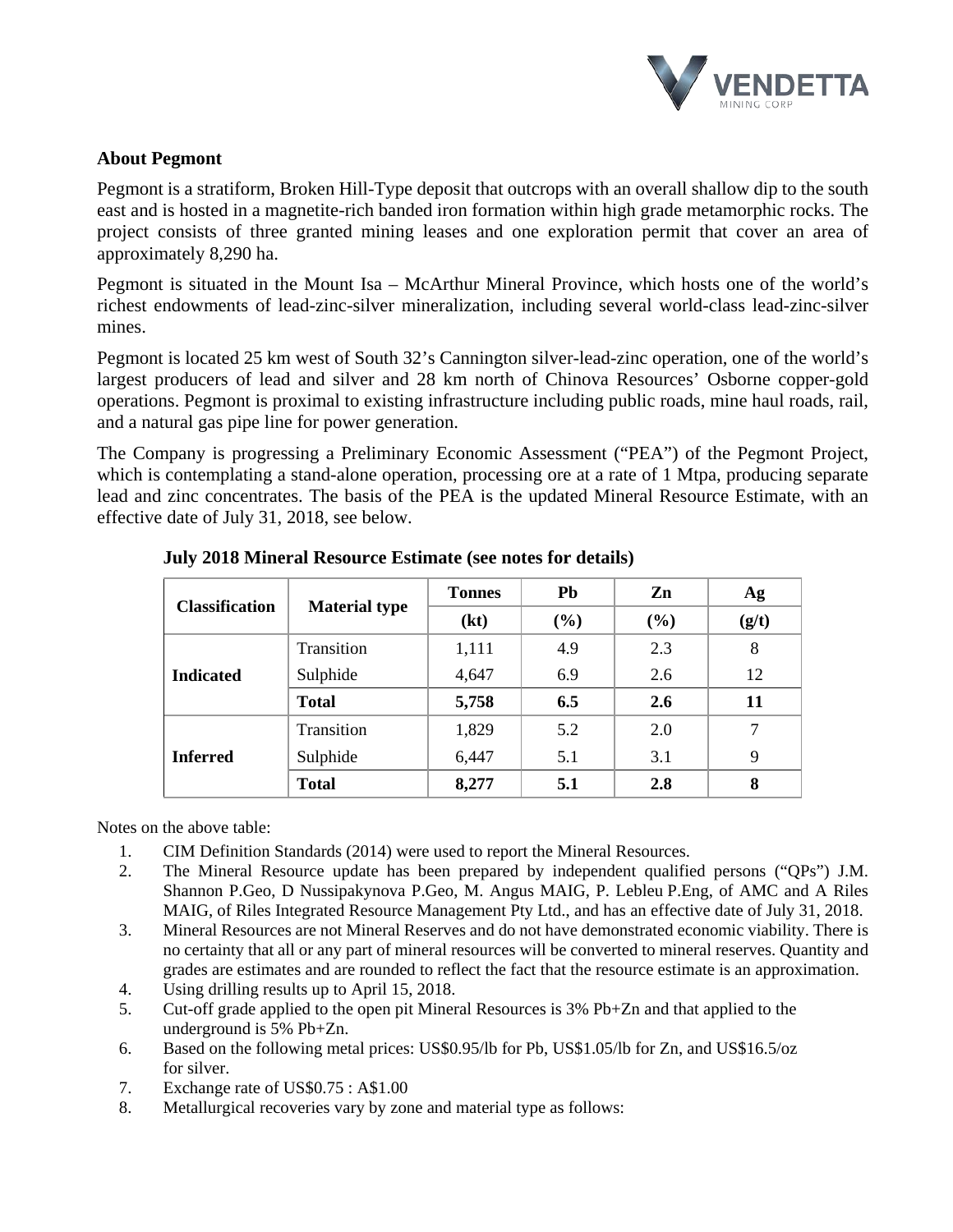

- Lead to lead concentrate: from 80.6% to 91.3% for transition and 88.0% to 92.7% for sulphide.
- Zinc to zinc concentrate: from 19.3% to 75.2% for transition and 61.8% to 78.5% for sulphide.
- 9. Mineral Resource tonnages have been rounded to reflect the accuracy of the estimate, and numbers may not add due to rounding.

#### **About Vendetta Mining Corp.**

Vendetta Mining Corp. is a Canadian junior exploration company focused on advanced stage exploration and development at the Pegmont Lead Zinc Project in Australia. Vendetta has an option to acquire a 100% interest by completing certain work requirements and making option and advance royalty payments. Additional information on the Company can be found at [www.vendettaminingcorp.com](http://www.vendettaminingcorp.com/)

#### **Qualified Person**

Peter Voulgaris, MAIG, MAusIMM, a Director of Vendetta, is a non-independent Qualified Person as defined by NI 43-101. Mr. Voulgaris has reviewed the technical content of this press release, and consents to the information provided in the form and context in which it appears.

### **ON BEHALF OF THE BOARD OF DIRECTORS**

"Michael Williams"

Michael Williams President & CEO

#### *Forward Looking Information*

*Neither the TSX Venture Exchange nor its Regulation Services Provider (as that term is defined in policies of the TSX Venture Exchange) accepts responsibility for the adequacy or accuracy of this release.*

*Certain statements within this news release, other than statements of historical fact relating to Vendetta Mining Corp., are to be considered forward-looking statements with respect to the Company's intentions for its Pegmont project in Queensland, Australia. Forward-looking statements include statements that are predictive in nature, are reliant on future events or conditions, or include words such as "expects", "anticipates", "plans", "believes", "considers", "significant", "intends", "targets", "estimates", "seeks", attempts", "assumes", and other similar expressions.*

*The forward-looking statements are based on a number of assumptions which, while considered reasonable by Vendetta Mining Corp., are, by their nature, subject to inherent risks and uncertainties and are not guarantees of future performance. Factors that could cause actual results to differ materially from those in forward-looking statements include: the interpretation of previous and current drill, further results from the 2018 drilling program, the accuracy of exploration results, the accuracy of Mineral Resource Estimates, the anticipated results of future exploration, the forgoing ability to finance further exploration, delays in the completion of exploration, delays in the completion of the updated Mineral Resource Estimate, the future prices of lead, zinc, and other metals, and general economic, market and/or business conditions. There can be no assurances that such statements and assumptions will prove accurate and, therefore, readers of this news release are advised to rely on their own evaluation of the information contained within. In addition to*